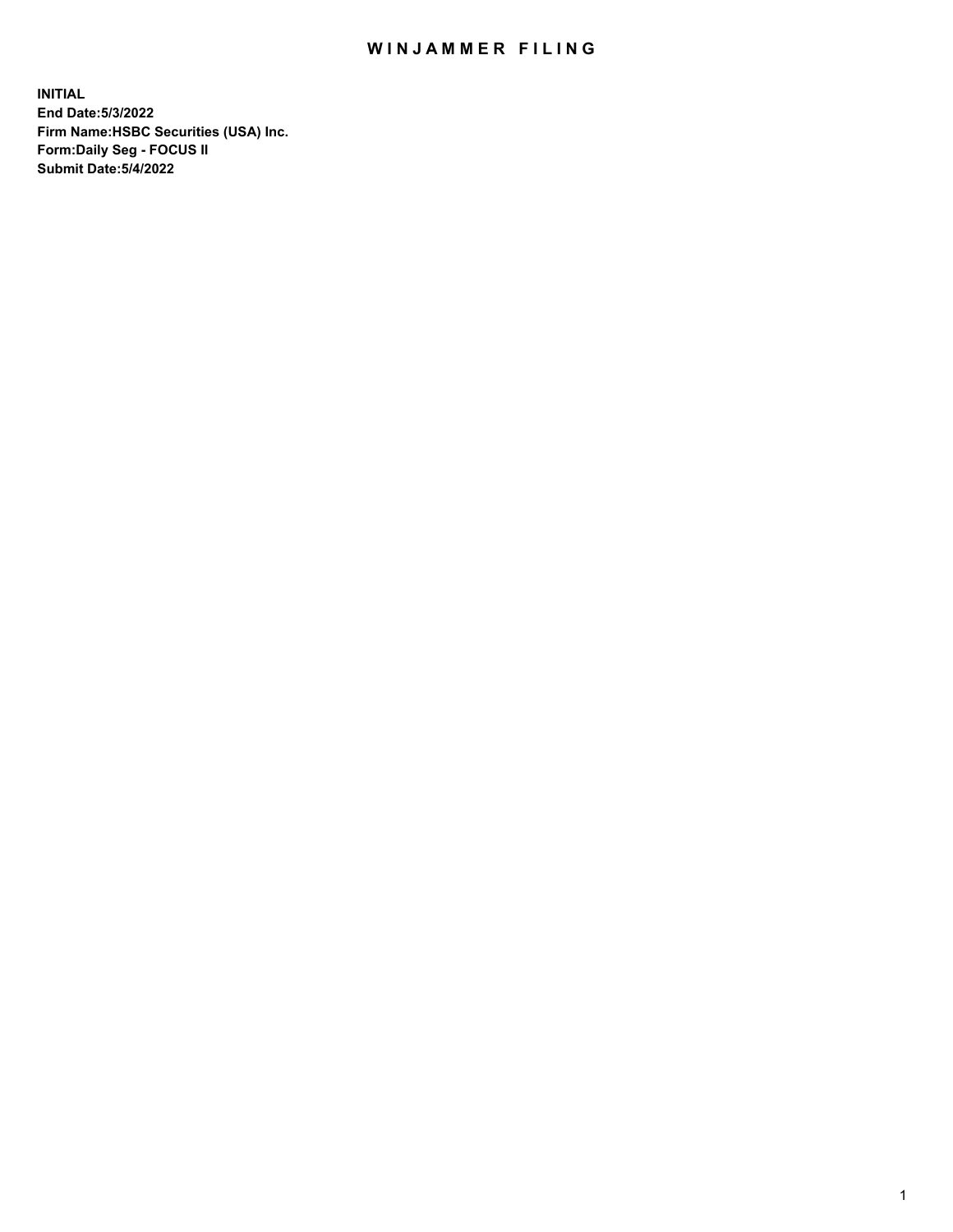**INITIAL End Date:5/3/2022 Firm Name:HSBC Securities (USA) Inc. Form:Daily Seg - FOCUS II Submit Date:5/4/2022 Daily Segregation - Cover Page**

| Name of Company                                                                                                                                                                                                                                                                                                                | <b>HSBC Securities (USA) Inc.</b>               |
|--------------------------------------------------------------------------------------------------------------------------------------------------------------------------------------------------------------------------------------------------------------------------------------------------------------------------------|-------------------------------------------------|
| <b>Contact Name</b>                                                                                                                                                                                                                                                                                                            | <b>Michael Vacca</b>                            |
| <b>Contact Phone Number</b>                                                                                                                                                                                                                                                                                                    | 212-525-7951                                    |
| <b>Contact Email Address</b>                                                                                                                                                                                                                                                                                                   | michael.vacca@us.hsbc.com                       |
| FCM's Customer Segregated Funds Residual Interest Target (choose one):<br>a. Minimum dollar amount: : or<br>b. Minimum percentage of customer segregated funds required:% ; or<br>c. Dollar amount range between: and; or<br>d. Percentage range of customer segregated funds required between:% and%.                         | 132,000,000<br><u>0</u><br>00<br>0 <sub>0</sub> |
| FCM's Customer Secured Amount Funds Residual Interest Target (choose one):<br>a. Minimum dollar amount: ; or<br>b. Minimum percentage of customer secured funds required:%; or<br>c. Dollar amount range between: and; or<br>d. Percentage range of customer secured funds required between:% and%.                            | 15,000,000<br><u>0</u><br>0 <sub>0</sub><br>00  |
| FCM's Cleared Swaps Customer Collateral Residual Interest Target (choose one):<br>a. Minimum dollar amount: ; or<br>b. Minimum percentage of cleared swaps customer collateral required:% ; or<br>c. Dollar amount range between: and; or<br>d. Percentage range of cleared swaps customer collateral required between:% and%. | 83,000,000<br><u>0</u><br><u>00</u><br>00       |

Attach supporting documents CH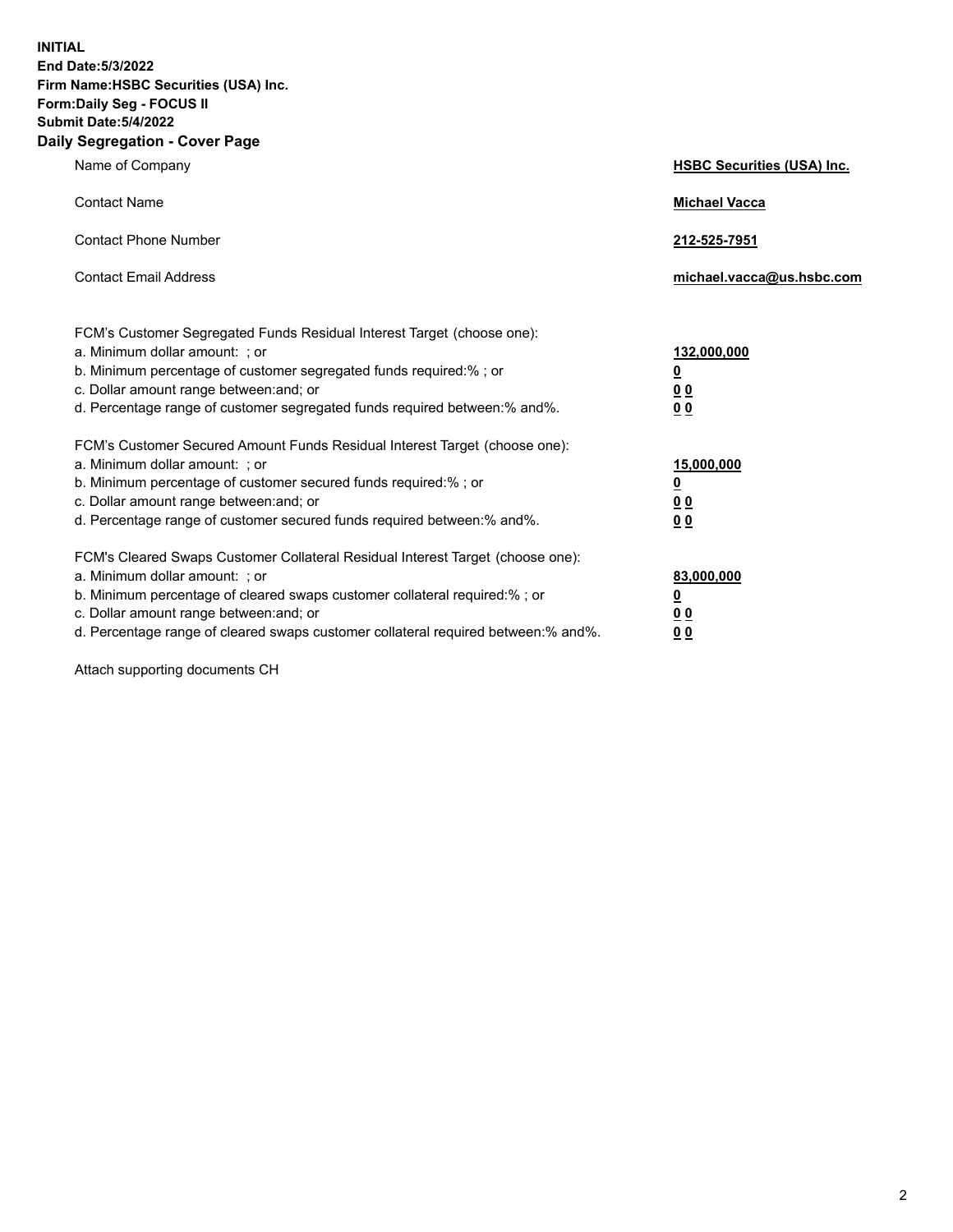**INITIAL End Date:5/3/2022 Firm Name:HSBC Securities (USA) Inc. Form:Daily Seg - FOCUS II Submit Date:5/4/2022 Daily Segregation - Secured Amounts** Foreign Futures and Foreign Options Secured Amounts Amount required to be set aside pursuant to law, rule or regulation of a foreign government or a rule of a self-regulatory organization authorized thereunder **0** [7305] 1. Net ledger balance - Foreign Futures and Foreign Option Trading - All Customers A. Cash **128,946,106** [7315] B. Securities (at market) **43,982,670** [7317] 2. Net unrealized profit (loss) in open futures contracts traded on a foreign board of trade **-11,544,504** [7325] 3. Exchange traded options a. Market value of open option contracts purchased on a foreign board of trade **0** [7335] b. Market value of open contracts granted (sold) on a foreign board of trade **0** [7337] 4. Net equity (deficit) (add lines 1. 2. and 3.) **161,384,272** [7345] 5. Account liquidating to a deficit and account with a debit balances - gross amount **698,447** [7351] Less: amount offset by customer owned securities **-698,295** [7352] **152** [7354] 6. Amount required to be set aside as the secured amount - Net Liquidating Equity Method (add lines 4 and 5) **161,384,424** [7355] 7. Greater of amount required to be set aside pursuant to foreign jurisdiction (above) or line 6. **161,384,424** [7360] FUNDS DEPOSITED IN SEPARATE REGULATION 30.7 ACCOUNTS 1. Cash in banks A. Banks located in the United States **7,899,669** [7500] B. Other banks qualified under Regulation 30.7 **0** [7520] **7,899,669** [7530] 2. Securities A. In safekeeping with banks located in the United States **43,982,670** [7540] B. In safekeeping with other banks qualified under Regulation 30.7 **0** [7560] **43,982,670** [7570] 3. Equities with registered futures commission merchants A. Cash **0** [7580] B. Securities **0** [7590] C. Unrealized gain (loss) on open futures contracts **0** [7600] D. Value of long option contracts **0** [7610] E. Value of short option contracts **0** [7615] **0** [7620] 4. Amounts held by clearing organizations of foreign boards of trade A. Cash **0** [7640] B. Securities **0** [7650] C. Amount due to (from) clearing organization - daily variation **0** [7660] D. Value of long option contracts **0** [7670] E. Value of short option contracts **0** [7675] **0** [7680] 5. Amounts held by members of foreign boards of trade A. Cash **149,905,897** [7700] B. Securities **0** [7710] C. Unrealized gain (loss) on open futures contracts **-11,544,504** [7720] D. Value of long option contracts **0** [7730] E. Value of short option contracts **0** [7735] **138,361,393** [7740] 6. Amounts with other depositories designated by a foreign board of trade **0** [7760] 7. Segregated funds on hand **0** [7765] 8. Total funds in separate section 30.7 accounts **190,243,732** [7770] 9. Excess (deficiency) Set Aside for Secured Amount (subtract line 7 Secured Statement Page 1 from Line 8) **28,859,308** [7380] 10. Management Target Amount for Excess funds in separate section 30.7 accounts **15,000,000** [7780] 11. Excess (deficiency) funds in separate 30.7 accounts over (under) Management Target **13,859,308** [7785]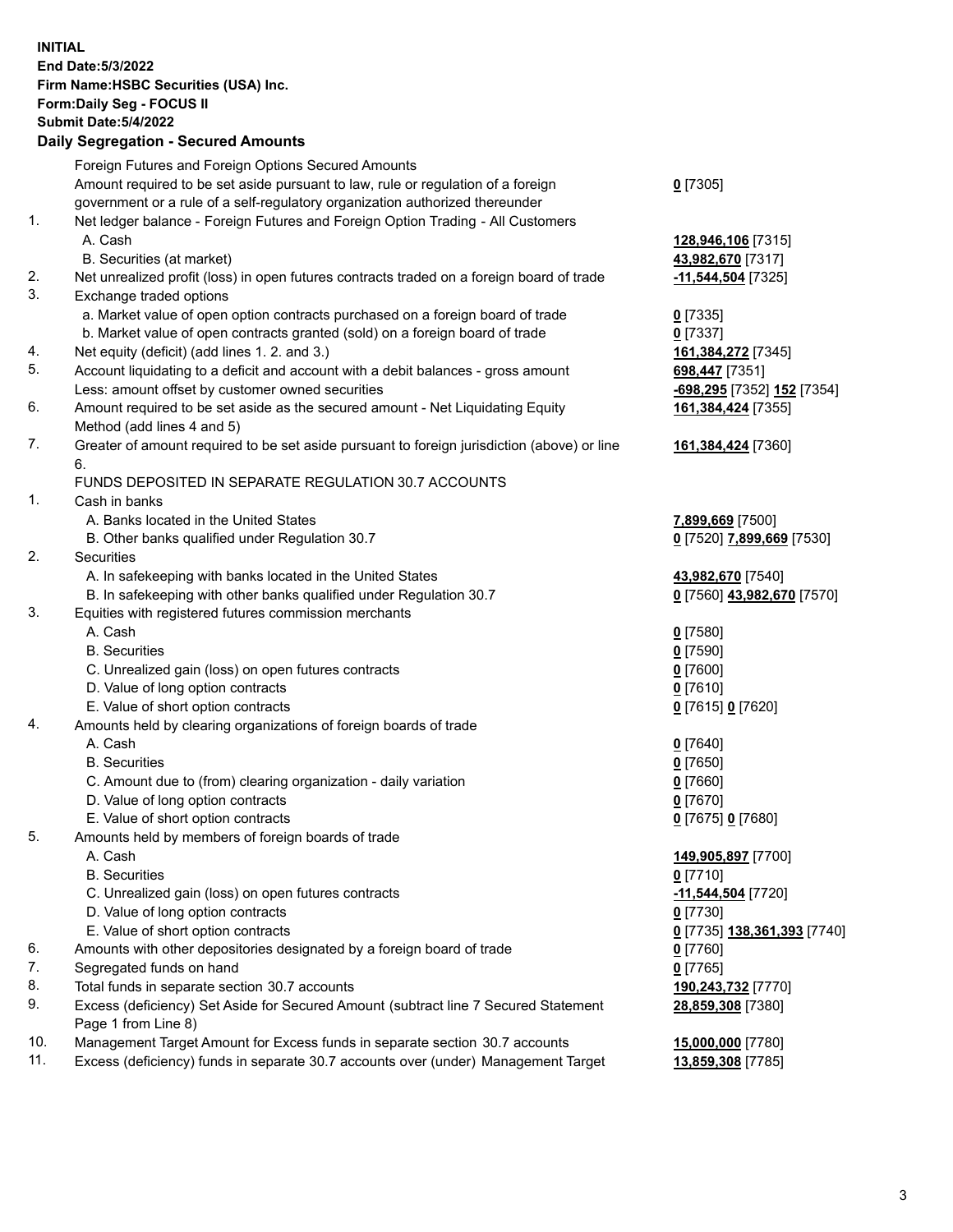| <b>INITIAL</b> |                                                                                            |                               |
|----------------|--------------------------------------------------------------------------------------------|-------------------------------|
|                | <b>End Date: 5/3/2022</b>                                                                  |                               |
|                | Firm Name: HSBC Securities (USA) Inc.                                                      |                               |
|                | Form: Daily Seg - FOCUS II                                                                 |                               |
|                | <b>Submit Date: 5/4/2022</b>                                                               |                               |
|                | Daily Segregation - Segregation Statement                                                  |                               |
|                |                                                                                            |                               |
|                | SEGREGATION REQUIREMENTS(Section 4d(2) of the CEAct)                                       |                               |
| 1.             | Net ledger balance                                                                         |                               |
|                | A. Cash                                                                                    | 4,116,671,899 [7010]          |
|                | B. Securities (at market)                                                                  | 1,122,147,703 [7020]          |
| 2.             | Net unrealized profit (loss) in open futures contracts traded on a contract market         | -1,970,557,709 [7030]         |
| 3.             | Exchange traded options                                                                    |                               |
|                | A. Add market value of open option contracts purchased on a contract market                | 6,045,310,335 [7032]          |
|                | B. Deduct market value of open option contracts granted (sold) on a contract market        | -1,187,014,666 [7033]         |
| 4.             | Net equity (deficit) (add lines 1, 2 and 3)                                                | 8,126,557,562 [7040]          |
| 5.             | Accounts liquidating to a deficit and accounts with                                        |                               |
|                | debit balances - gross amount                                                              | 44,210,191 [7045]             |
|                | Less: amount offset by customer securities                                                 | -44,210,016 [7047] 175 [7050] |
| 6.             | Amount required to be segregated (add lines 4 and 5)                                       | 8,126,557,737 [7060]          |
|                | FUNDS IN SEGREGATED ACCOUNTS                                                               |                               |
| 7.             | Deposited in segregated funds bank accounts                                                |                               |
|                | A. Cash                                                                                    | 10,007,940 [7070]             |
|                | B. Securities representing investments of customers' funds (at market)                     | $0$ [7080]                    |
|                | C. Securities held for particular customers or option customers in lieu of cash (at        | 289,817,846 [7090]            |
|                | market)                                                                                    |                               |
| 8.             | Margins on deposit with derivatives clearing organizations of contract markets             |                               |
|                | A. Cash                                                                                    | 2,189,172,199 [7100]          |
|                | B. Securities representing investments of customers' funds (at market)                     | 174,310,799 [7110]            |
|                | C. Securities held for particular customers or option customers in lieu of cash (at        | 772,894,249 [7120]            |
| 9.             | market)<br>Net settlement from (to) derivatives clearing organizations of contract markets | -84,358,192 [7130]            |
| 10.            | Exchange traded options                                                                    |                               |
|                | A. Value of open long option contracts                                                     | 6,045,310,335 [7132]          |
|                | B. Value of open short option contracts                                                    | -1,187,014,666 [7133]         |
| 11.            | Net equities with other FCMs                                                               |                               |
|                | A. Net liquidating equity                                                                  | 535,833 [7140]                |
|                | B. Securities representing investments of customers' funds (at market)                     | $0$ [7160]                    |
|                | C. Securities held for particular customers or option customers in lieu of cash (at        | 22,480,469 [7170]             |
|                | market)                                                                                    |                               |
| 12.            | Segregated funds on hand                                                                   | 36,955,139 [7150]             |
| 13.            | Total amount in segregation (add lines 7 through 12)                                       | 8,270,111,951 [7180]          |
| 14.            | Excess (deficiency) funds in segregation (subtract line 6 from line 13)                    | 143,554,214 [7190]            |
| 15.            | Management Target Amount for Excess funds in segregation                                   | 132,000,000 [7194]            |
| 16.            | Excess (deficiency) funds in segregation over (under) Management Target Amount             | 11,554,214 [7198]             |
|                |                                                                                            |                               |

Excess